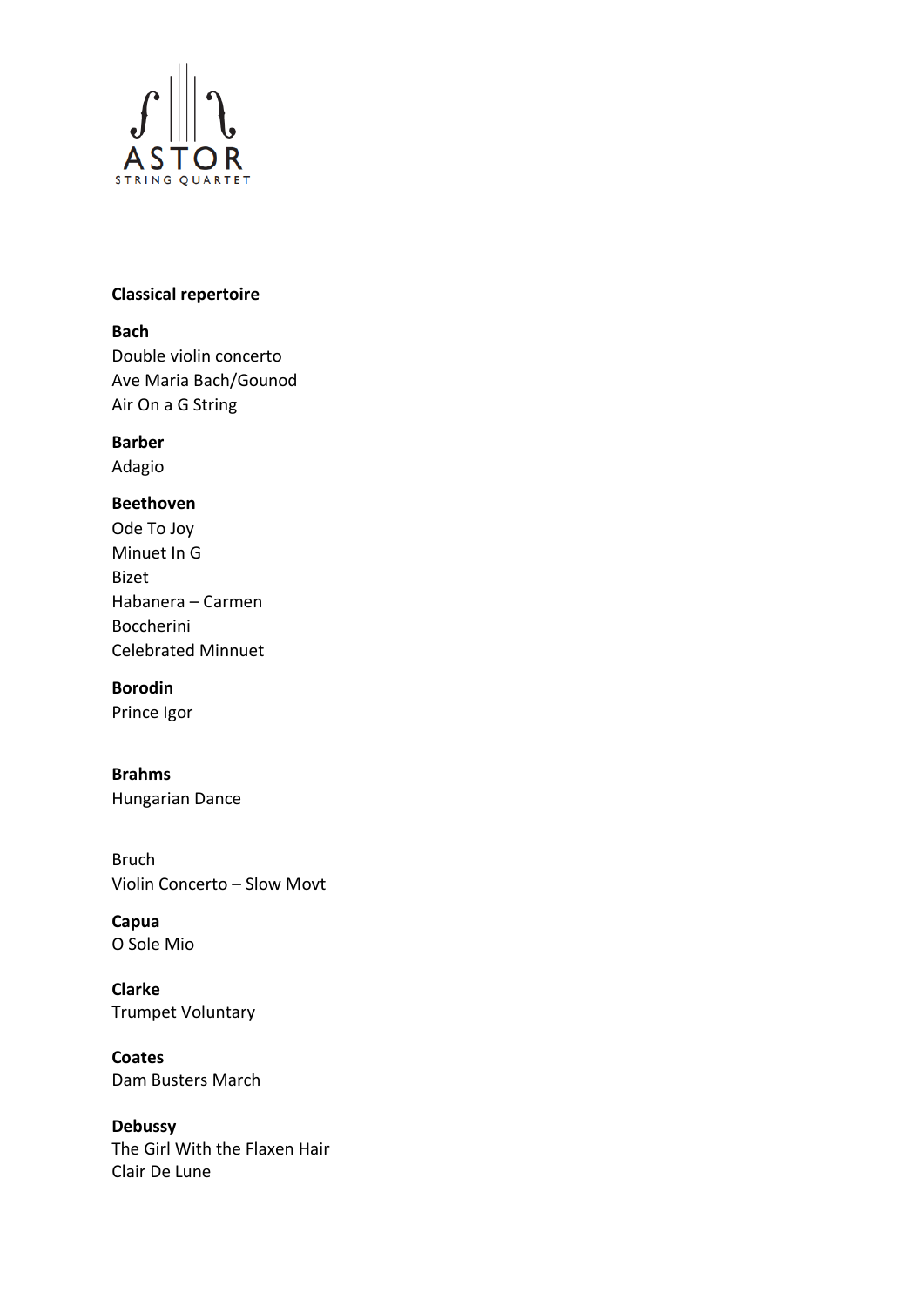

# **Delibes**

Flower Duet

## **Dvorak**

Largo From The New World Humoresque Songs My Mother Taught Me

## **Elgar**

Chanson De Matin Chanson De Nuit Salut D'amour Nimrod

## **Faure**

Pavane

#### **Fiocco** Allegro

**Franck** Panis Angelicus

**Grieg** Morning from Peer Gynt

## **Handel**

Arrival Of The Queen Of Sheba How Beautiful Are The Feet Largo - Xerxes Watermusic Various Fireworks Various Serenade Halleluiah chorus

## **Haydn**

Various Quartets

#### **Holst**

I Vow To Thee My Country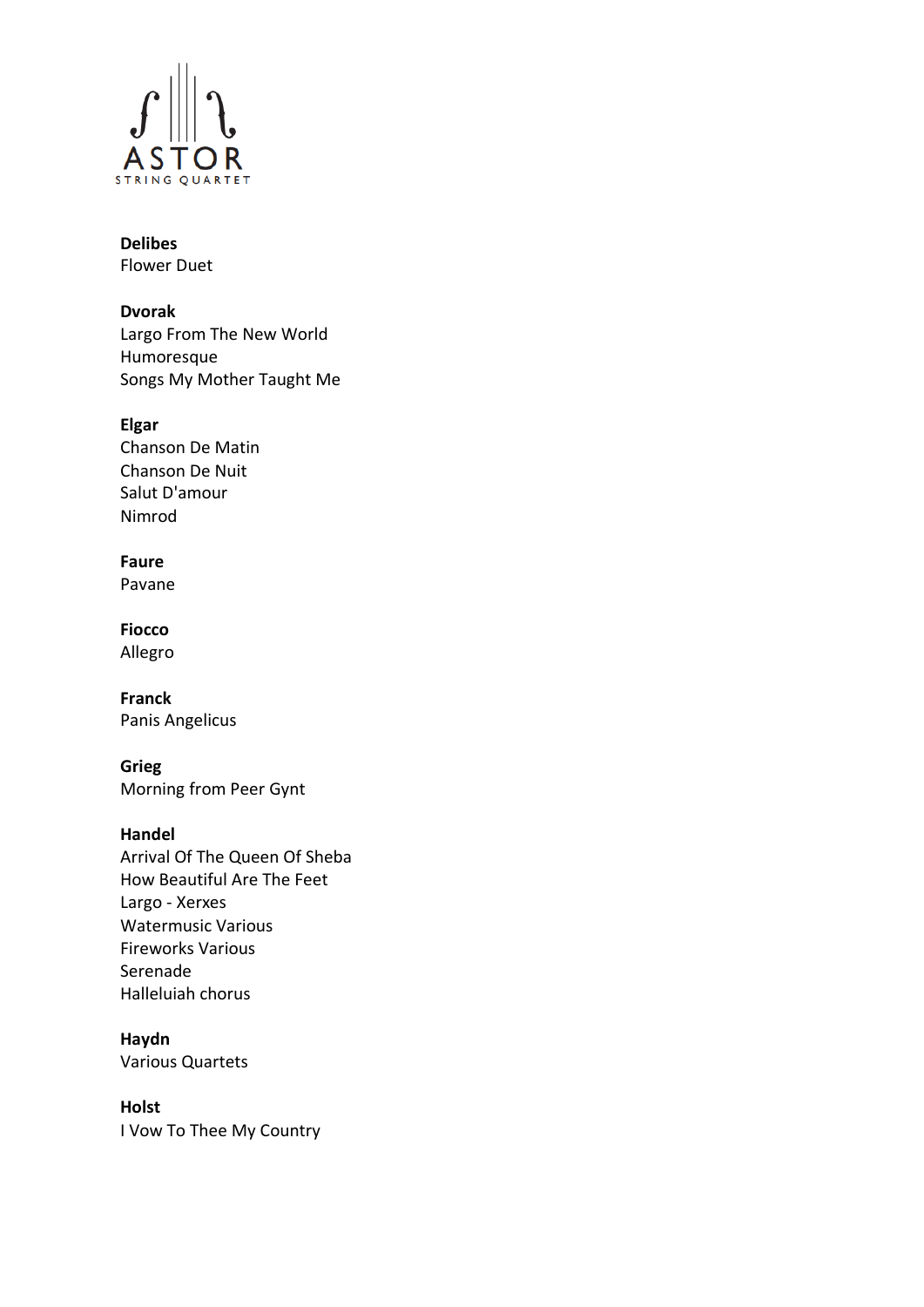

**Jenkins C.** Palladio

**Liszt** Liebestraum

**Lehar** Vilia

**Lloyd Webber** Pie Jesu

**Mascagni** Cavalleria Rusticana

**Massenet** Meditation - Thais

**Mendelssohn** Wedding March

**Monti** Czardas

**Morricone** Gabriel's Oboe

## **Mozart**

Allelujah - Exultate Jubilate Divertimenti Duetto SulAria Voi Che Sapate - Marriage Of Figaro Various Quartets

#### **Mussorgsky**

Promenade, Pictures At An Exhibition

**Myers** Cavatina from The Deer Hunter

**Offenbach** Barcarolle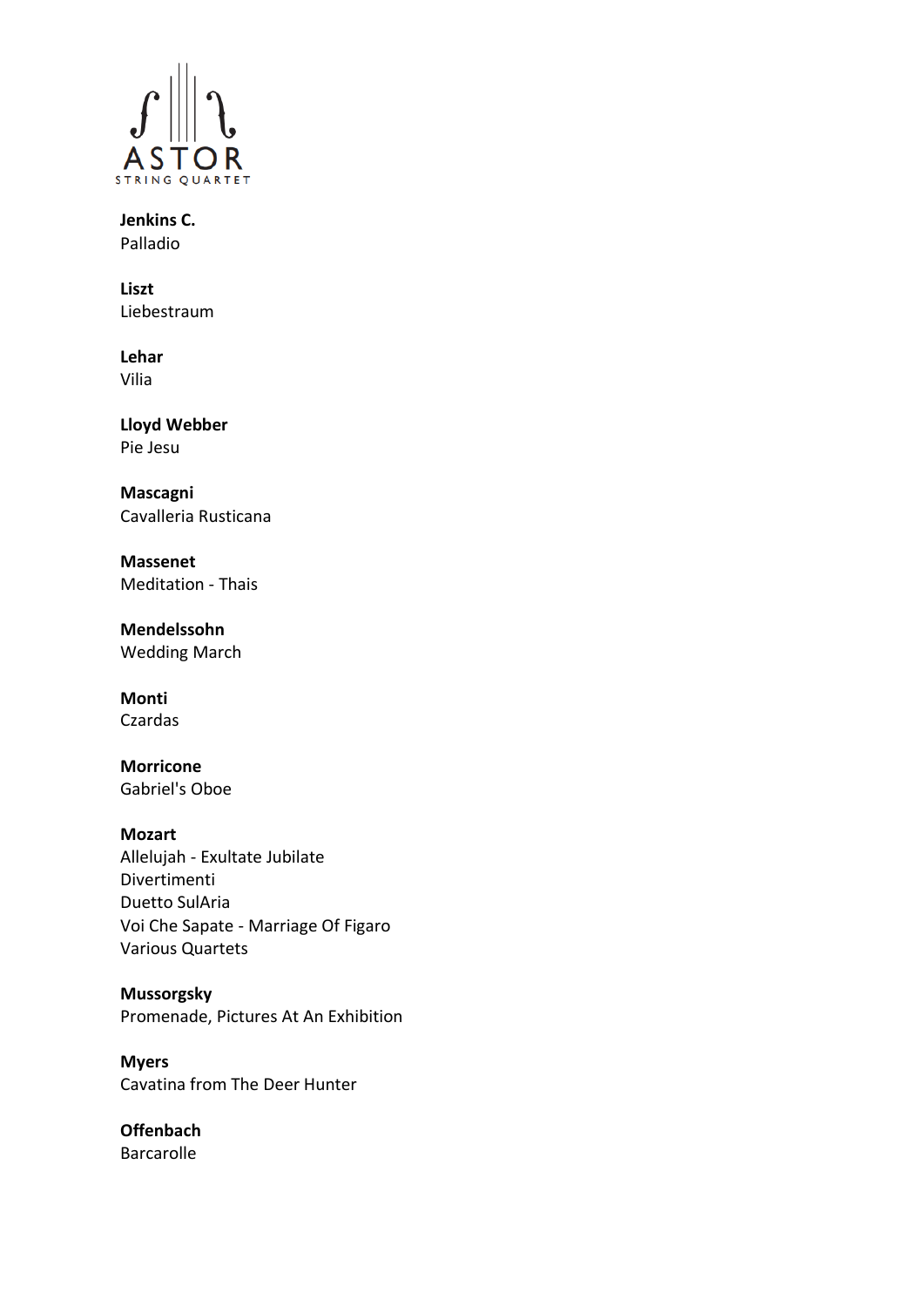

### **Pachelbel** Canon

**Parry** Jerusalem

# **Prokofiev**

Troika

## **Puccini**

O Mio Babbino Caro Musetta's Song Nessun Dorma

## **Purcell**

 Chacony Trumpet Tune

**Rachmaninov** Vocalise

## **Ravel**

Bolero Galop

## **Rossini**

William Tell

## **Saint-Saens**

The Swan Softly awakes my heart

## **Satie**

Gymnopedies 1

## **Shostakovich**

Romance

## **Schubert**

Ave Maria Landler Marche Militaire